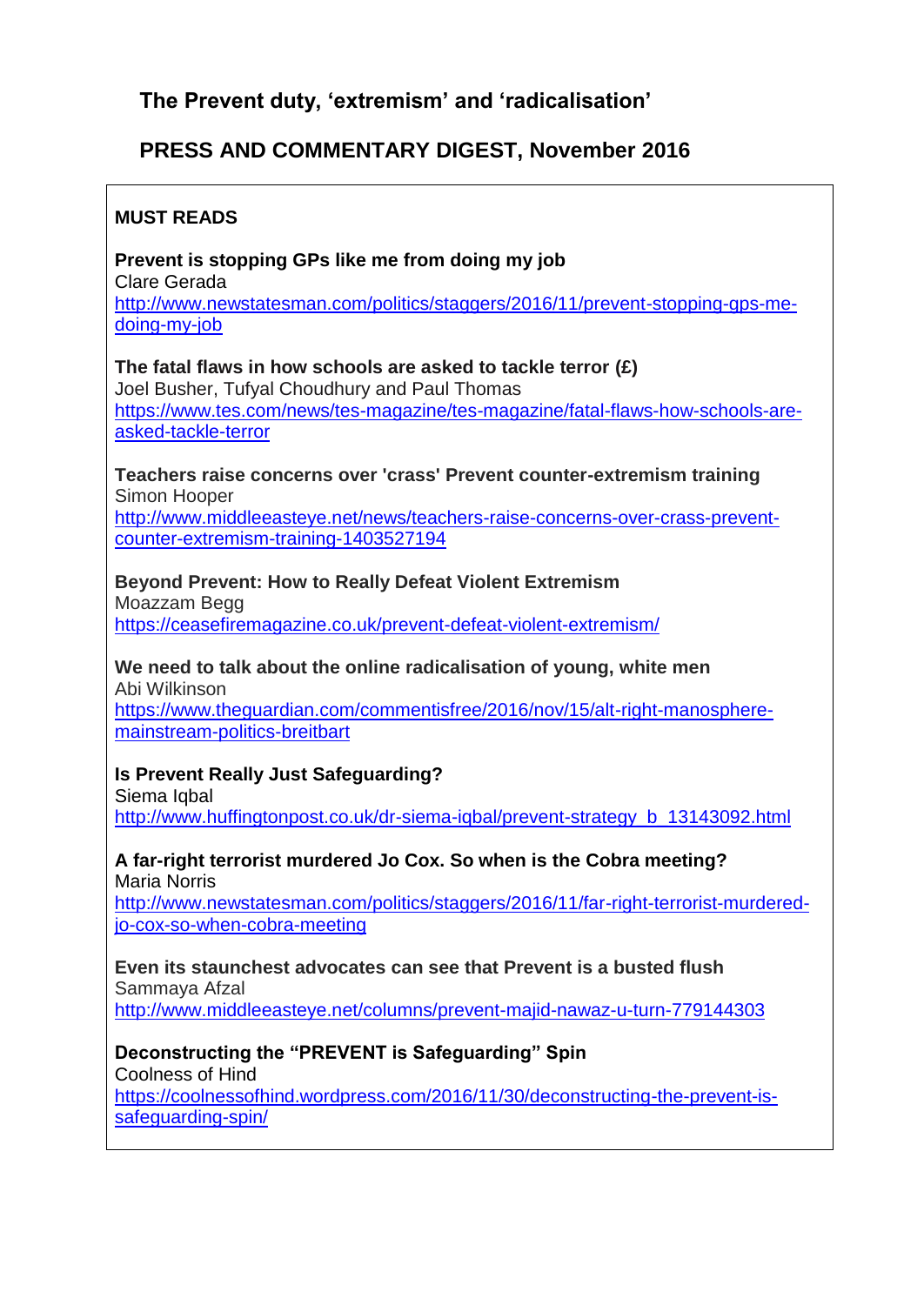# **REPORTS AND RESEARCH**

**Social media and internet link to radicalism is overstated, finds study** Muzammil Quraishi and Chris Birkbeck (University of Salford) Economic and Social Research Council [http://www.esrc.ac.uk/news-events-and-publications/news/news-items/social-media](http://www.esrc.ac.uk/news-events-and-publications/news/news-items/social-media-and-internet-link-to-radicalism-is-overstated-finds-study/)[and-internet-link-to-radicalism-is-overstated-finds-study/](http://www.esrc.ac.uk/news-events-and-publications/news/news-items/social-media-and-internet-link-to-radicalism-is-overstated-finds-study/)

# **CAMPAIGNING RESOURCES**

**Luton Council of Mosques and Sunni Council of Mosques: Our position on Prevent**

[https://preventposition.wordpress.com](https://preventposition.wordpress.com/) 



### **What did you learn at Rockwood Academy Today, Dear Little Boy of Mine?**

Coolness of Hind

[https://coolnessofhind.wordpress.com/2016/11/02/what-did-you-learn-at](https://coolnessofhind.wordpress.com/2016/11/02/what-did-you-learn-at-rockwood-academy-today-dear-little-boy-of-mine/)[rockwood-academy-today-dear-little-boy-of-mine/](https://coolnessofhind.wordpress.com/2016/11/02/what-did-you-learn-at-rockwood-academy-today-dear-little-boy-of-mine/)



# **Prevent is stopping GPs like me from doing my job**

Clare Gerada [http://www.newstatesman.com/politics/staggers/2016/11/prevent-stopping](http://www.newstatesman.com/politics/staggers/2016/11/prevent-stopping-gps-me-doing-my-job)[gps-me-doing-my-job](http://www.newstatesman.com/politics/staggers/2016/11/prevent-stopping-gps-me-doing-my-job)

04.11.16

# **Rockwood Academy Allegedly Threatening Parents and Pupils with PREVENT**

Coolness of Hind

[https://coolnessofhind.wordpress.com/2016/11/04/rockwood-academy](https://coolnessofhind.wordpress.com/2016/11/04/rockwood-academy-allegedly-threatening-parents-and-pupils-with-prevent/#more-3981)[allegedly-threatening-parents-and-pupils-with-prevent/#more-3981](https://coolnessofhind.wordpress.com/2016/11/04/rockwood-academy-allegedly-threatening-parents-and-pupils-with-prevent/#more-3981)

# **In defence of the Prevent Strategy**

Ben Wallace [http://www.prospectmagazine.co.uk/politics/in-defence-of-the-prevent](http://www.prospectmagazine.co.uk/politics/in-defence-of-the-prevent-strategy-extremism-radicalisation)[strategy-extremism-radicalisation](http://www.prospectmagazine.co.uk/politics/in-defence-of-the-prevent-strategy-extremism-radicalisation)

#### **The fatal flaws in how schools are asked to tackle terror (£)** Joel Busher, Tufyal Choudhury and Paul Thomas [https://www.tes.com/news/tes-magazine/tes-magazine/fatal-flaws-how](https://www.tes.com/news/tes-magazine/tes-magazine/fatal-flaws-how-schools-are-asked-tackle-terror)[schools-are-asked-tackle-terror](https://www.tes.com/news/tes-magazine/tes-magazine/fatal-flaws-how-schools-are-asked-tackle-terror)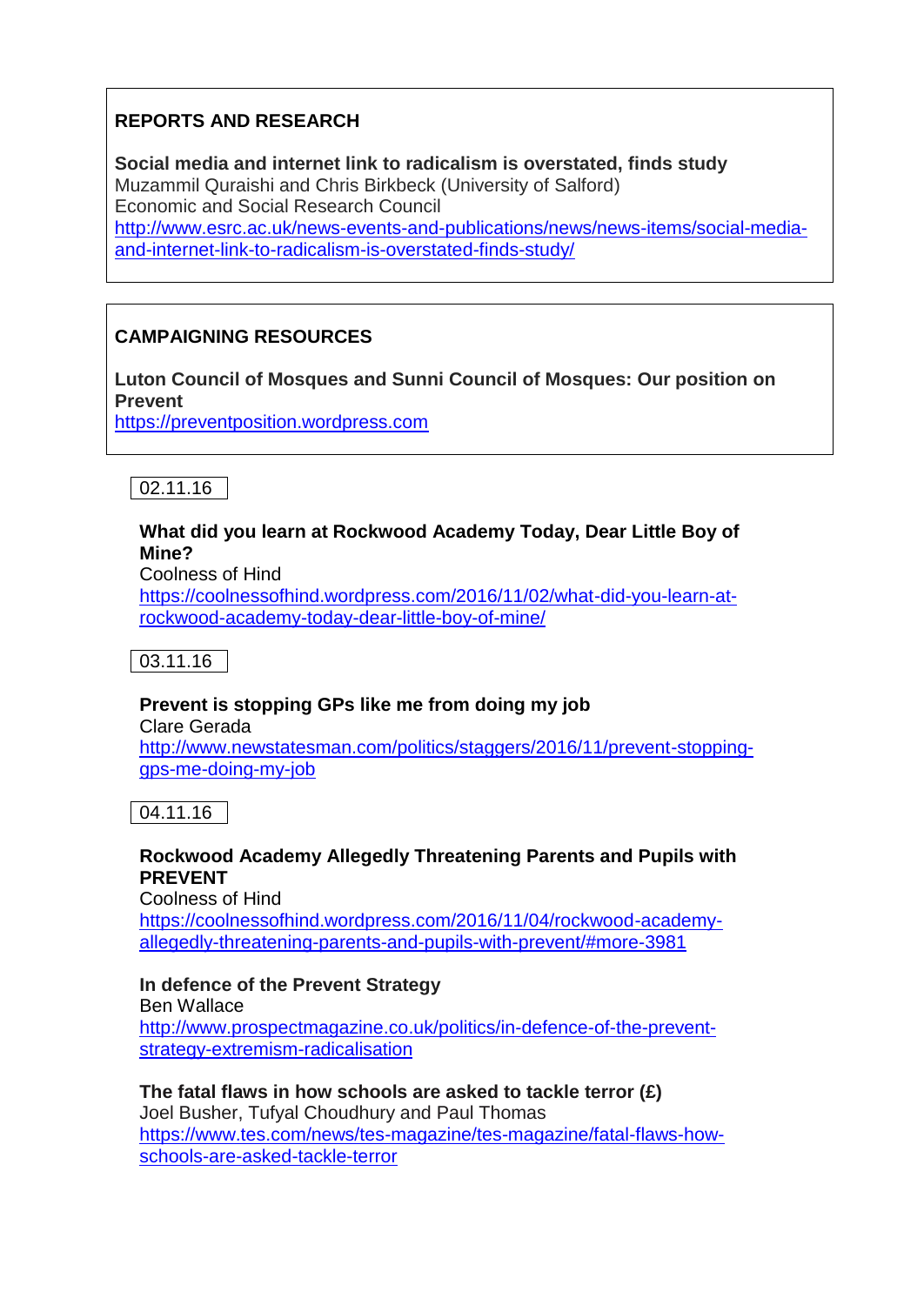# **Anti-radicalisation training is insufficient, say teachers (£)**

Charlotte Santry

[https://www.tes.com/news/tes-magazine/tes-magazine/anti-radicalisation](https://www.tes.com/news/tes-magazine/tes-magazine/anti-radicalisation-training-insufficient-say-teachers)[training-insufficient-say-teachers](https://www.tes.com/news/tes-magazine/tes-magazine/anti-radicalisation-training-insufficient-say-teachers)

# **Exclusive: Teachers are not being given adequate Prevent strategy training, poll finds**

Charlotte Santry

[https://www.tes.com/news/school-news/breaking-news/exclusive-teachers](https://www.tes.com/news/school-news/breaking-news/exclusive-teachers-are-not-being-given-adequate-prevent-strategy)[are-not-being-given-adequate-prevent-strategy](https://www.tes.com/news/school-news/breaking-news/exclusive-teachers-are-not-being-given-adequate-prevent-strategy)

### **Teaching under Prevent: 'Reports say Prevent does not tackle rightwing extremism – that is simply not true' (£)**

Anonymous [https://www.tes.com/news/tes-magazine/tes-magazine/teaching-under](https://www.tes.com/news/tes-magazine/tes-magazine/teaching-under-prevent-reports-say-prevent-does-not-tackle-right-wing)[prevent-reports-say-prevent-does-not-tackle-right-wing](https://www.tes.com/news/tes-magazine/tes-magazine/teaching-under-prevent-reports-say-prevent-does-not-tackle-right-wing)

06.11.16

# **School reports Muslim boy, 7, to police over 'bullet' that was piece of brass**

Helen Pidd

[https://www.theguardian.com/uk-news/2016/nov/06/school-reports-muslim](https://www.theguardian.com/uk-news/2016/nov/06/school-reports-muslim-boy-7-police-bullet-piece-brass)[boy-7-police-bullet-piece-brass](https://www.theguardian.com/uk-news/2016/nov/06/school-reports-muslim-boy-7-police-bullet-piece-brass)

07.11.16

# **Revealed: Nearly Half The Adults In Britain And Europe Hold Extremist Views**

Alberto Nardelli

[https://www.buzzfeed.com/albertonardelli/extreme-views-are-becoming-the](https://www.buzzfeed.com/albertonardelli/extreme-views-are-becoming-the-mainstream-in-britain-and-eur?utm_term=.xjGbb4NaPv#.fjZEE1R7zn)[mainstream-in-britain-and-eur?utm\\_term=.xjGbb4NaPv#.fjZEE1R7zn](https://www.buzzfeed.com/albertonardelli/extreme-views-are-becoming-the-mainstream-in-britain-and-eur?utm_term=.xjGbb4NaPv#.fjZEE1R7zn)

### **Teachers raise concerns over 'crass' Prevent counter-extremism training**

Simon Hooper [http://www.middleeasteye.net/news/teachers-raise-concerns-over-crass](http://www.middleeasteye.net/news/teachers-raise-concerns-over-crass-prevent-counter-extremism-training-1403527194)[prevent-counter-extremism-training-1403527194](http://www.middleeasteye.net/news/teachers-raise-concerns-over-crass-prevent-counter-extremism-training-1403527194)

# **The problem with the Quilliam Foundation**

Tom Griffin [https://www.opendemocracy.net/uk/tom-griffin/problem-with-quilliam](https://www.opendemocracy.net/uk/tom-griffin/problem-with-quilliam-foundation)[foundation](https://www.opendemocracy.net/uk/tom-griffin/problem-with-quilliam-foundation)

# **These anti-terrorism posters echo Nazi propaganda**

Susie Symes [https://www.theguardian.com/commentisfree/2016/nov/07/anti-terrorism](https://www.theguardian.com/commentisfree/2016/nov/07/anti-terrorism-posters-nazi-propoganda)[posters-nazi-propoganda](https://www.theguardian.com/commentisfree/2016/nov/07/anti-terrorism-posters-nazi-propoganda)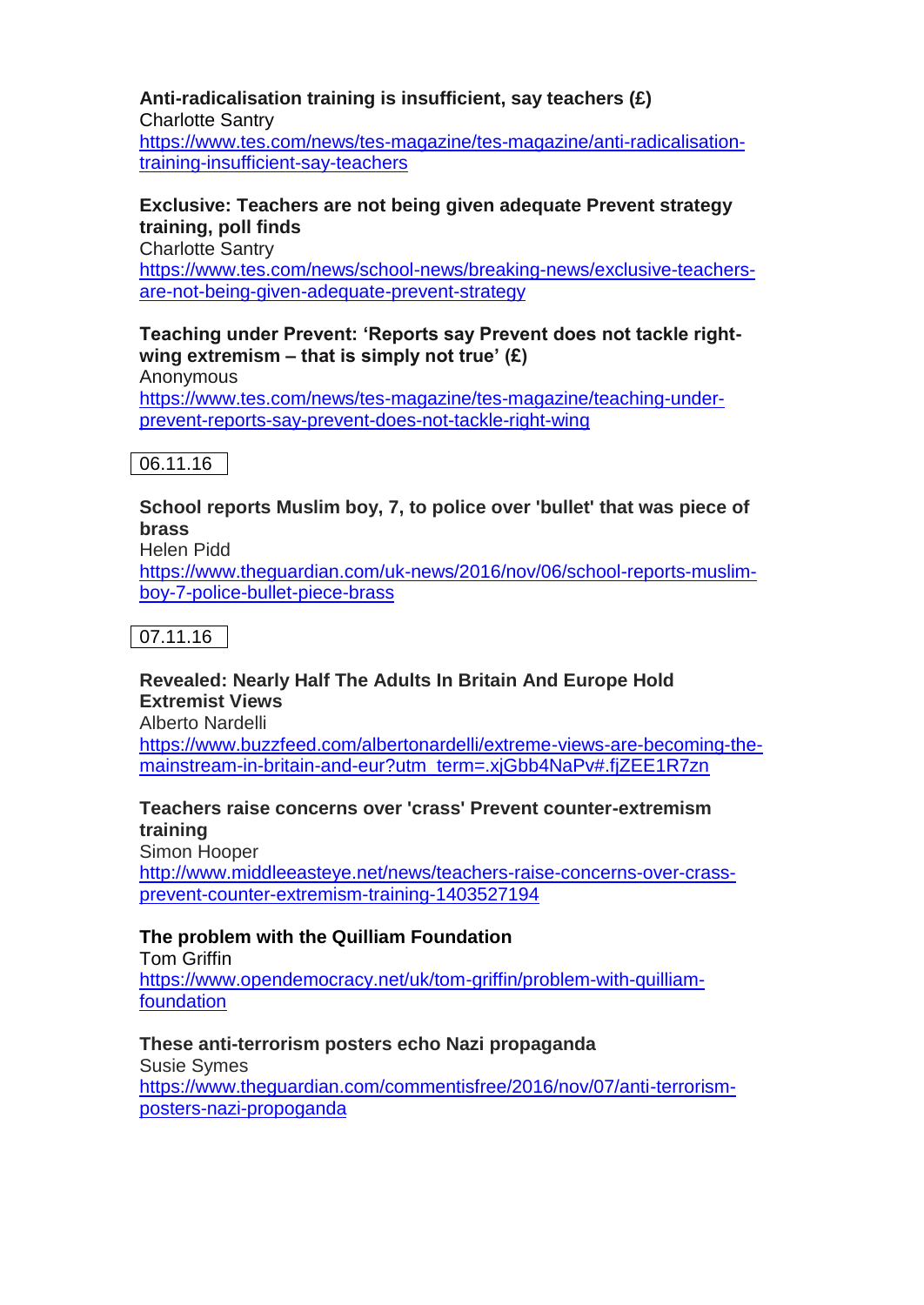#### **The 30-second briefing: What is Prevent?** Sarah Wright [https://www.tes.com/news/school-news/breaking-views/30-second-briefing](https://www.tes.com/news/school-news/breaking-views/30-second-briefing-what-prevent)[what-prevent](https://www.tes.com/news/school-news/breaking-views/30-second-briefing-what-prevent)

### **Waltham Forest youngsters to be lessons in schools on online extremism Tom Barnes** [http://www.guardian](http://www.guardian-series.co.uk/news/14876537.TERRORISM__Children_to_be_given_lessons_in_schools_on_online_extremism/)series.co.uk/news/14876537.TERRORISM\_ Children to be given lessons i [n\\_schools\\_on\\_online\\_extremism/](http://www.guardian-series.co.uk/news/14876537.TERRORISM__Children_to_be_given_lessons_in_schools_on_online_extremism/)

11.11.16

**Prevent strategy to be ramped up despite 'big brother' concerns** Alan Travis [https://www.theguardian.com/uk-news/2016/nov/11/prevent-strategy-uk](https://www.theguardian.com/uk-news/2016/nov/11/prevent-strategy-uk-counter-radicalisation-widened-despite-criticism-concerns)[counter-radicalisation-widened-despite-criticism-concerns](https://www.theguardian.com/uk-news/2016/nov/11/prevent-strategy-uk-counter-radicalisation-widened-despite-criticism-concerns)

# **Beyond Prevent: How to Really Defeat Violent Extremism**

Moazzam Begg <https://ceasefiremagazine.co.uk/prevent-defeat-violent-extremism/>

12.11.16

**'Bullet' in class** <https://www.channel4.com/news/bullet-in-class>

14.11.16

#### **Teaching assistant sacked for objecting to 9/11 footage rejects compensation**

Nazia Parveen

[https://www.theguardian.com/education/2016/nov/14/teaching-assistant](https://www.theguardian.com/education/2016/nov/14/teaching-assistant-suriyah-bi-sacked-911-footage-birmingham)[suriyah-bi-sacked-911-footage-birmingham](https://www.theguardian.com/education/2016/nov/14/teaching-assistant-suriyah-bi-sacked-911-footage-birmingham)

**We need to talk about how we talk about Prevent** Anthony Cornish

[https://www.opendemocracy.net/uk/anthony-cornish/we-need-to-talk-about](https://www.opendemocracy.net/uk/anthony-cornish/we-need-to-talk-about-how-we-talk-about-prevent)[how-we-talk-about-prevent](https://www.opendemocracy.net/uk/anthony-cornish/we-need-to-talk-about-how-we-talk-about-prevent)

15.11.16

**We need to talk about the online radicalisation of young, white men** Abi Wilkinson [https://www.theguardian.com/commentisfree/2016/nov/15/alt-right](https://www.theguardian.com/commentisfree/2016/nov/15/alt-right-manosphere-mainstream-politics-breitbart)[manosphere-mainstream-politics-breitbart](https://www.theguardian.com/commentisfree/2016/nov/15/alt-right-manosphere-mainstream-politics-breitbart)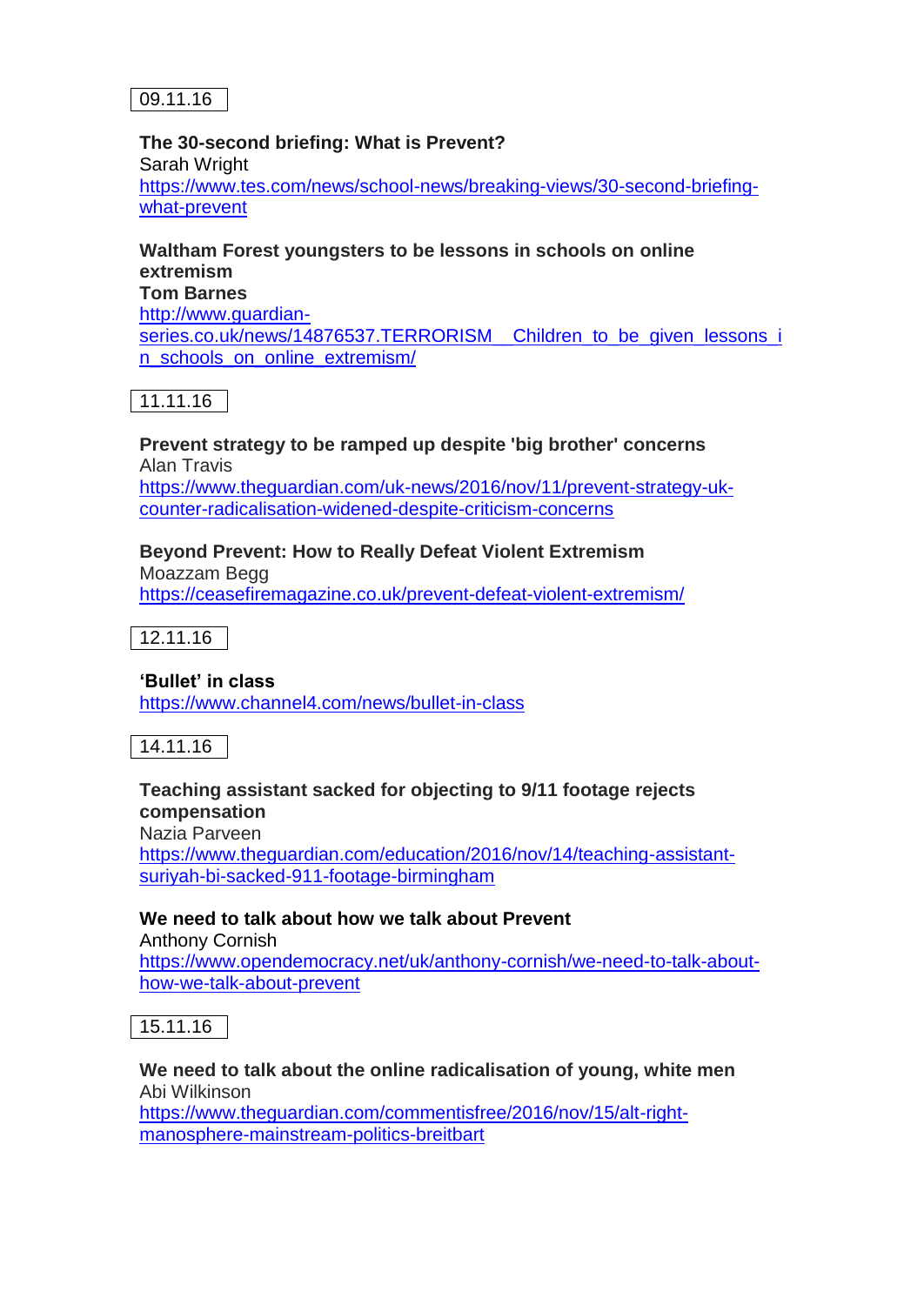#### **Islamophobia growing as anti-extremism policy fails, says MP** Alan Travis

[https://www.theguardian.com/politics/2016/nov/17/islamophobia-growing-anti](https://www.theguardian.com/politics/2016/nov/17/islamophobia-growing-anti-extremism-policy-fails-mp-liam-byrne-muslim-despair-supremacists-isis)[extremism-policy-fails-mp-liam-byrne-muslim-despair-supremacists-isis](https://www.theguardian.com/politics/2016/nov/17/islamophobia-growing-anti-extremism-policy-fails-mp-liam-byrne-muslim-despair-supremacists-isis)

#### **Britain must lead the way in the battle of ideas that will defeat Isis** Liam Byrne

[https://www.theguardian.com/commentisfree/2016/nov/17/britain-must-lead](https://www.theguardian.com/commentisfree/2016/nov/17/britain-must-lead-battle-isis-theresa-may-counter-terrorism-plan)[battle-isis-theresa-may-counter-terrorism-plan](https://www.theguardian.com/commentisfree/2016/nov/17/britain-must-lead-battle-isis-theresa-may-counter-terrorism-plan)

### **Head defends ISIS writing exercise for 10-year-olds after anger from parents**

Sundus Saeed

[http://www.eastlondonlines.co.uk/2016/11/head-defends-isis-writing-project](http://www.eastlondonlines.co.uk/2016/11/head-defends-isis-writing-project-for-10-year-olds-after-anger-from-parents/)[for-10-year-olds-after-anger-from-parents/](http://www.eastlondonlines.co.uk/2016/11/head-defends-isis-writing-project-for-10-year-olds-after-anger-from-parents/)



### **Twenty six mosques and centres in Luton sign statement opposing Prevent**

[http://5pillarsuk.com/2016/11/18/twenty-six-mosques-and-centres-in-luton](http://5pillarsuk.com/2016/11/18/twenty-six-mosques-and-centres-in-luton-sign-statement-opposing-prevent/)[sign-statement-opposing-prevent/](http://5pillarsuk.com/2016/11/18/twenty-six-mosques-and-centres-in-luton-sign-statement-opposing-prevent/)

20.11.16

# **Liberalism's Muscular Dystrophy when it comes to the Orthodox Jewish Community**

Coolness of Hind

[https://coolnessofhind.wordpress.com/2016/11/20/liberalisms-muscular](https://coolnessofhind.wordpress.com/2016/11/20/liberalisms-muscular-dystrophy-when-it-comes-to-the-orthodox-jewish-community/#more-4042)[dystrophy-when-it-comes-to-the-orthodox-jewish-community/#more-4042](https://coolnessofhind.wordpress.com/2016/11/20/liberalisms-muscular-dystrophy-when-it-comes-to-the-orthodox-jewish-community/#more-4042)

#### **The worrying rise of Britain's modern day 'Hitler youth': Neo-Nazi referrals to the Government's deradicalisation programme are overtaking Islamist extremism cases in parts of the UK** Gareth Davies

[http://www.dailymail.co.uk/news/article-3954508/The-worrying-rise-Britain-s](http://www.dailymail.co.uk/news/article-3954508/The-worrying-rise-Britain-s-modern-day-Hitler-youth-Neo-Nazi-referrals-Government-s-deradicalisation-programme-overtaking-Islamist-extremism-cases-parts-UK.html)[modern-day-Hitler-youth-Neo-Nazi-referrals-Government-s-deradicalisation](http://www.dailymail.co.uk/news/article-3954508/The-worrying-rise-Britain-s-modern-day-Hitler-youth-Neo-Nazi-referrals-Government-s-deradicalisation-programme-overtaking-Islamist-extremism-cases-parts-UK.html)[programme-overtaking-Islamist-extremism-cases-parts-UK.html](http://www.dailymail.co.uk/news/article-3954508/The-worrying-rise-Britain-s-modern-day-Hitler-youth-Neo-Nazi-referrals-Government-s-deradicalisation-programme-overtaking-Islamist-extremism-cases-parts-UK.html)

# **NHS referred 420 staff and patients over 'radicalisation'**

Ruth Evans <http://www.bbc.co.uk/news/uk-38032959>

 $|21.11.16|$ 

### **Prevent strategy failing to rein in rise of UK's far right, says Diane Abbott** Nadia Khomami [https://www.theguardian.com/uk-news/2016/nov/21/prevent-strategy-failing](https://www.theguardian.com/uk-news/2016/nov/21/prevent-strategy-failing-to-rein-in-rise-of-uks-far-right-says-diane-abbott)[to-rein-in-rise-of-uks-far-right-says-diane-abbott](https://www.theguardian.com/uk-news/2016/nov/21/prevent-strategy-failing-to-rein-in-rise-of-uks-far-right-says-diane-abbott)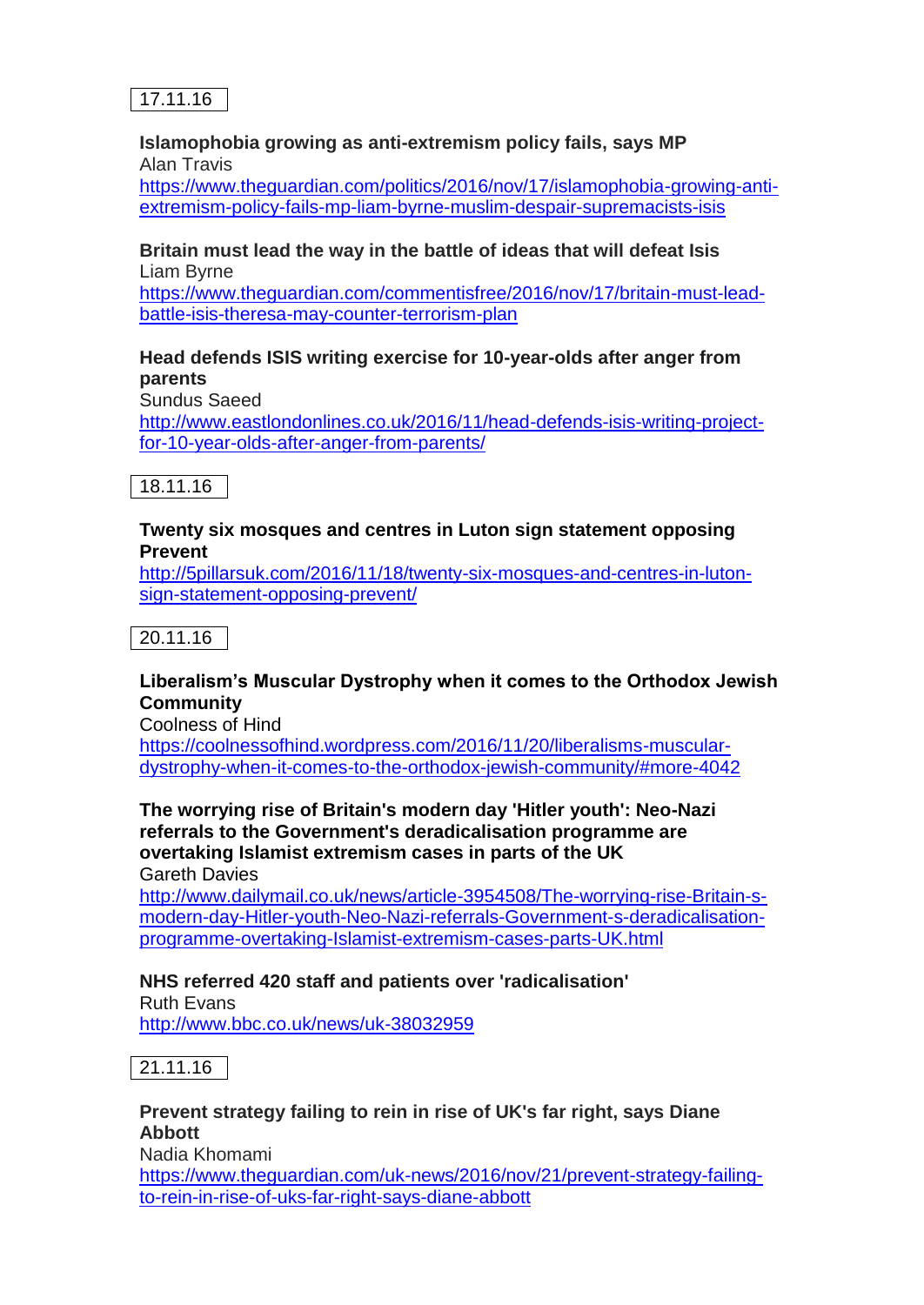**The rise of neo-Nazi extremists as young as 10 in UK sparks fears of a**  'Hitler youth'

[http://www.mirror.co.uk/news/uk-news/rise-neo-nazi-extremists-young-](http://www.mirror.co.uk/news/uk-news/rise-neo-nazi-extremists-young-9300937)[9300937](http://www.mirror.co.uk/news/uk-news/rise-neo-nazi-extremists-young-9300937)

**Breitbart's Milo Yiannopoulos visit to old school cancelled** <http://www.bbc.co.uk/news/uk-england-kent-38051488>

**School Claims Government Intervened To Stop Milo Yiannopoulos Event** Aisha Gani

[https://www.buzzfeed.com/aishagani/milo-yiannopoulos-visit-kent-school](https://www.buzzfeed.com/aishagani/milo-yiannopoulos-visit-kent-school-cancelled-after?utm_term=.wlQWW4grNL#.pk7YY1WG4X)[cancelled-after?utm\\_term=.wlQWW4grNL#.pk7YY1WG4X](https://www.buzzfeed.com/aishagani/milo-yiannopoulos-visit-kent-school-cancelled-after?utm_term=.wlQWW4grNL#.pk7YY1WG4X)

# **Counter-radicalisation strategy must acknowledge role of UK foreign policy**

Tom Charles [https://www.alaraby.co.uk/english/comment/2016/11/21/counter](https://www.alaraby.co.uk/english/comment/2016/11/21/counter-radicalisation-strategy-must-acknowledge-role-of-uk-foreign-policy)[radicalisation-strategy-must-acknowledge-role-of-uk-foreign-policy](https://www.alaraby.co.uk/english/comment/2016/11/21/counter-radicalisation-strategy-must-acknowledge-role-of-uk-foreign-policy)



**Luton's mosques attack key government policy on extremism** [http://www.itv.com/news/anglia/2016-11-22/lutons-mosques-attack-key](http://www.itv.com/news/anglia/2016-11-22/lutons-mosques-attack-key-government-policy-on-extremism/)[government-policy-on-extremism/](http://www.itv.com/news/anglia/2016-11-22/lutons-mosques-attack-key-government-policy-on-extremism/)

**Diane Abbott: Prevent strategy failing to stop rise of UK's far right** <http://www.policeprofessional.com/news.aspx?id=27799>

### **This extraordinary decision means we can no longer question who is labelled as a terrorist**

Emily Apple [http://www.thecanary.co/2016/11/22/extraordinary-decision-means-can-no](http://www.thecanary.co/2016/11/22/extraordinary-decision-means-can-no-longer-question-labelled-terrorist/)[longer-question-labelled-terrorist/](http://www.thecanary.co/2016/11/22/extraordinary-decision-means-can-no-longer-question-labelled-terrorist/)

**Is Prevent Really Just Safeguarding?** Siema lobal [http://www.huffingtonpost.co.uk/dr-siema-iqbal/prevent-](http://www.huffingtonpost.co.uk/dr-siema-iqbal/prevent-strategy_b_13143092.html)

24.11.16

[strategy\\_b\\_13143092.html](http://www.huffingtonpost.co.uk/dr-siema-iqbal/prevent-strategy_b_13143092.html)

### **A far-right terrorist murdered Jo Cox. So when is the Cobra meeting?** Maria Norris

[http://www.newstatesman.com/politics/staggers/2016/11/far-right-terrorist](http://www.newstatesman.com/politics/staggers/2016/11/far-right-terrorist-murdered-jo-cox-so-when-cobra-meeting)[murdered-jo-cox-so-when-cobra-meeting](http://www.newstatesman.com/politics/staggers/2016/11/far-right-terrorist-murdered-jo-cox-so-when-cobra-meeting)

**Children too scared to use "demonised" prayer phrase 'Allahu Akbar' in classroom, says Muslim parent from Leytonstone** Laura O'Callaghan [http://www.guardian](http://www.guardian-series.co.uk/news/14923005.Children_too_scared_to_use__quot_demonised_quot__prayer_phrase___39_Allahu_Akbar__39__in_classroom/)[series.co.uk/news/14923005.Children\\_too\\_scared\\_to\\_use\\_\\_quot\\_demonised](http://www.guardian-series.co.uk/news/14923005.Children_too_scared_to_use__quot_demonised_quot__prayer_phrase___39_Allahu_Akbar__39__in_classroom/) [\\_quot\\_\\_prayer\\_phrase\\_\\_\\_39\\_Allahu\\_Akbar\\_\\_39\\_\\_in\\_classroom/](http://www.guardian-series.co.uk/news/14923005.Children_too_scared_to_use__quot_demonised_quot__prayer_phrase___39_Allahu_Akbar__39__in_classroom/)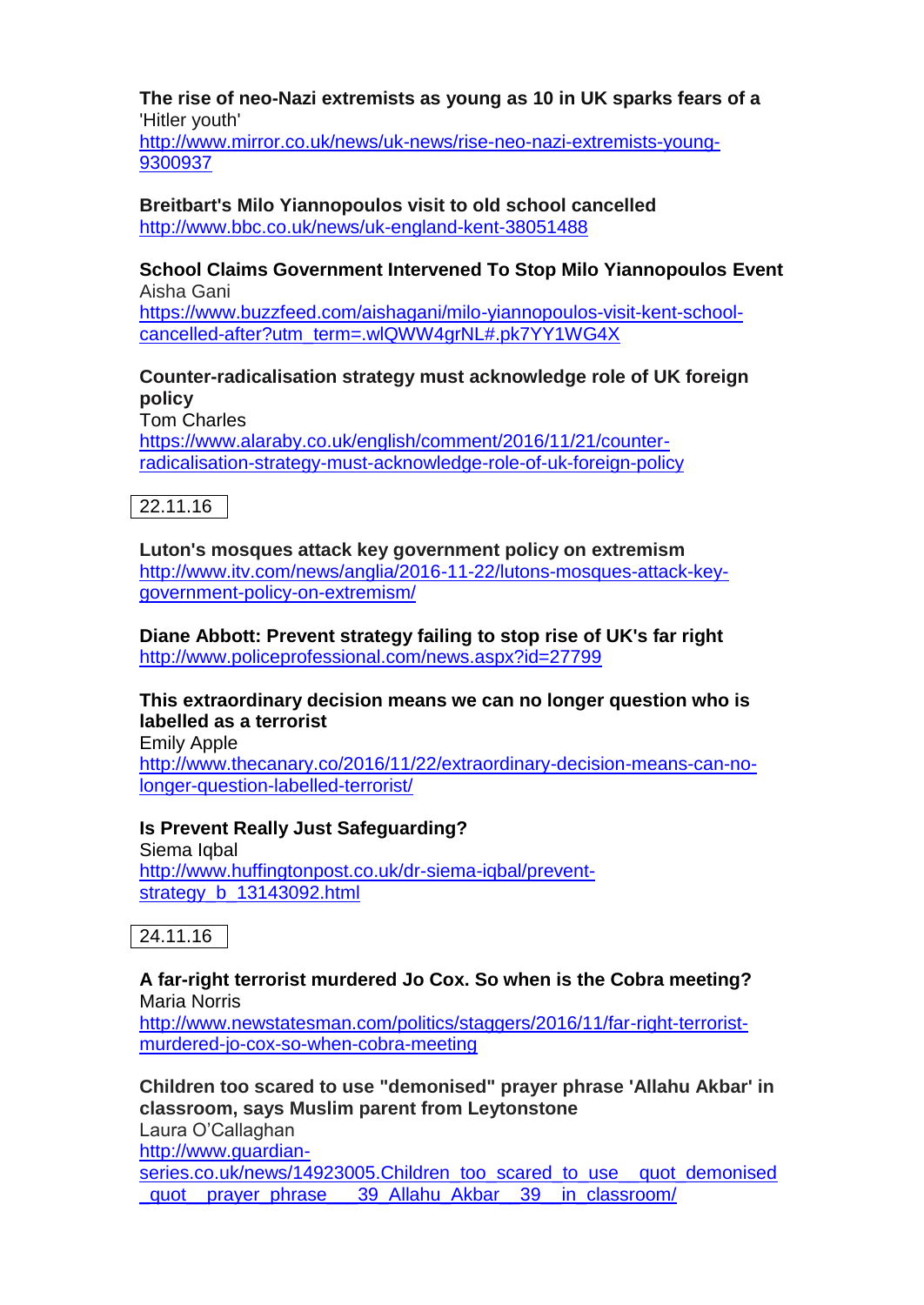### **New extremism advice drafted after Trump supporter Milo has school speech cancelled**

Freddie Whittaker

[http://schoolsweek.co.uk/new-extremism-advice-drafted-after-trump](http://schoolsweek.co.uk/new-extremism-advice-drafted-after-trump-supporter-milo-has-school-speech-cancelled/)[supporter-milo-has-school-speech-cancelled/](http://schoolsweek.co.uk/new-extremism-advice-drafted-after-trump-supporter-milo-has-school-speech-cancelled/)

# **Waverley School in Birmingham hosting BBC film Crew to Shoot PREVENT Propaganda**

Coolness of Hind

[https://coolnessofhind.wordpress.com/2016/11/24/waverley-school-in](https://coolnessofhind.wordpress.com/2016/11/24/waverley-school-in-birmingham-hosting-bbc-film-crew-to-shoot-prevent-propaganda/)[birmingham-hosting-bbc-film-crew-to-shoot-prevent-propaganda/](https://coolnessofhind.wordpress.com/2016/11/24/waverley-school-in-birmingham-hosting-bbc-film-crew-to-shoot-prevent-propaganda/)

#### **There are far-right wannabe terrorists in the UK – but we're only focusing on Islamic extremists** Charles B Anthony

[http://www.independent.co.uk/voices/jo-cox-trial-thomas-mair-terrorist-nazi](http://www.independent.co.uk/voices/jo-cox-trial-thomas-mair-terrorist-nazi-isis-jihadis-far-right-police-only-focus-a7436426.html)[isis-jihadis-far-right-police-only-focus-a7436426.html](http://www.independent.co.uk/voices/jo-cox-trial-thomas-mair-terrorist-nazi-isis-jihadis-far-right-police-only-focus-a7436426.html)



# **Far Right Terrorists 'Much More Hidden' Than Religious Extremists, Experts Warn After Jo Cox Trial**

Jack Sommers

[http://www.huffingtonpost.co.uk/entry/thomas-mair-religious-extremists-jo](http://www.huffingtonpost.co.uk/entry/thomas-mair-religious-extremists-jo-cox_uk_5839668fe4b0b60ceeaa7eb4)[cox\\_uk\\_5839668fe4b0b60ceeaa7eb4](http://www.huffingtonpost.co.uk/entry/thomas-mair-religious-extremists-jo-cox_uk_5839668fe4b0b60ceeaa7eb4)

#### **Mosques call for rethink of Prevent strategy over fears it could increase Islamophobia**

[http://www.luton-dunstable.co.uk/mosques-call-for-rethink-of-prevent-strategy](http://www.luton-dunstable.co.uk/mosques-call-for-rethink-of-prevent-strategy-over-fears-it-could-increase-islamophobia/story-29935428-detail/story.html)[over-fears-it-could-increase-islamophobia/story-29935428-detail/story.html](http://www.luton-dunstable.co.uk/mosques-call-for-rethink-of-prevent-strategy-over-fears-it-could-increase-islamophobia/story-29935428-detail/story.html)

27.11.16

# **'CONFLICT OF INTEREST' Woman who works for Government's counter-terrorism unit posts backing for extremists online**

Ben Lazarus

[https://www.thesun.co.uk/news/2272406/woman-who-works-for-governments](https://www.thesun.co.uk/news/2272406/woman-who-works-for-governments-counter-terrorism-unit-posts-backing-for-extremists-online/)[counter-terrorism-unit-posts-backing-for-extremists-online/](https://www.thesun.co.uk/news/2272406/woman-who-works-for-governments-counter-terrorism-unit-posts-backing-for-extremists-online/)

 $|28.11.16|$ 

# **A Case of Intra-PREVENT Discrimination by an Anti-Muslim Sun Journalist**

Coolness of Hind

[https://coolnessofhind.wordpress.com/2016/11/28/a-case-of-intra-prevent](https://coolnessofhind.wordpress.com/2016/11/28/a-case-of-intra-prevent-discrimination-by-an-anti-muslim-sun-journalist/#more-4093)[discrimination-by-an-anti-muslim-sun-journalist/#more-4093](https://coolnessofhind.wordpress.com/2016/11/28/a-case-of-intra-prevent-discrimination-by-an-anti-muslim-sun-journalist/#more-4093)